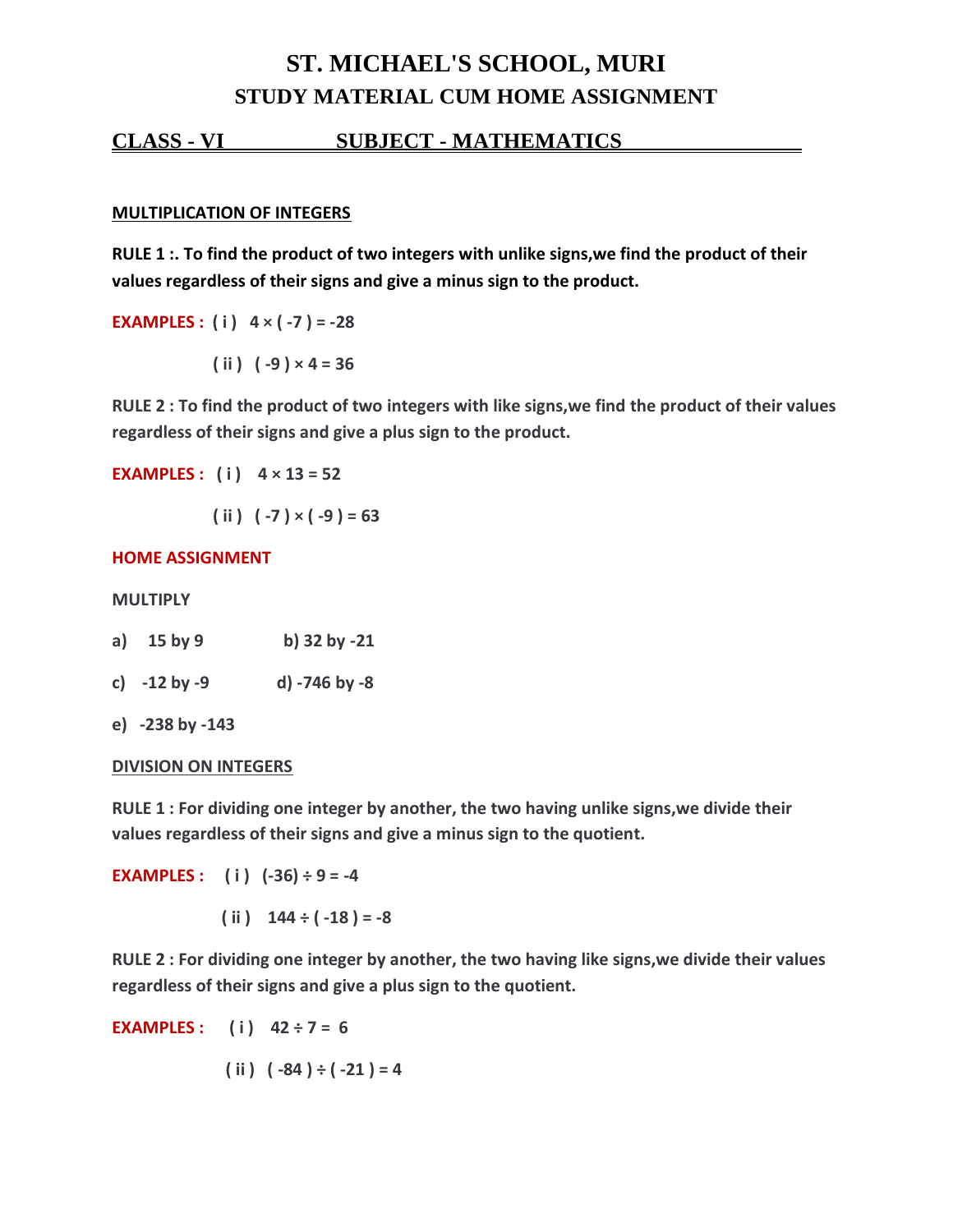#### **HOME ASSIGNMENT**

#### **DIVIDE**

- **a) ( - 115 ) by 23 b) 168 by ( -7 )**
- **c) ( - 272 ) by ( - 16) d) ( - 324 ) by ( - 27 )**
- **e) 0 by -278**

# **TRIANGLES**

**Triangle : The figure formed by the three line segments with three vertices is called a triangle. VARIOUS TYPES OF TRIANGLES**

- **( i ) EQUILATERAL TRIANGLE : A triangle having all sides equal is called an equilateral triangle.**
- **( ii ) ISOSCELES TRIANGLE : A triangle having two sides equal is called an isosceles triangle.**

**( iii ) SCALENE TRIANGLE : A triangle having three sides of different lengths is called a scalene triangle.**

**PERIMETER OF A TRIANGLE : The sum of the lengths of the sides of a triangle is called its perimeter.**

**ANGLE SUM PROPERTY OF A TRIANGLE**

**The sum of the angles of a triangle is 180°, or 2 right angles.**

**NAMING TRIANGLES BY CONSIDERING THEIR ANGLES**

**( i ) ACUTE TRIANGLE : A triangle each of whose angles measures less than 90° is called an acute-angled triangle.**

**( ii ) RIGHT TRIANGLE : A triangle whose one angle measures 90° is called a right-angled triangle.**

**( iii ) OBTUSE TRIANGLE : A triangle one of whose angles measures more than 90° is called an obtuse-angled triangle.**

#### **IMPORTANT RESULTS**

**RESULT 1 : Each angle of an equilateral triangle measures 60°.**

**RESULT 2 : The angles opposite to equal sides of an isosceles triangle are equal** 

**RESULT 3 : A scalene triangle has no two angles equal.**